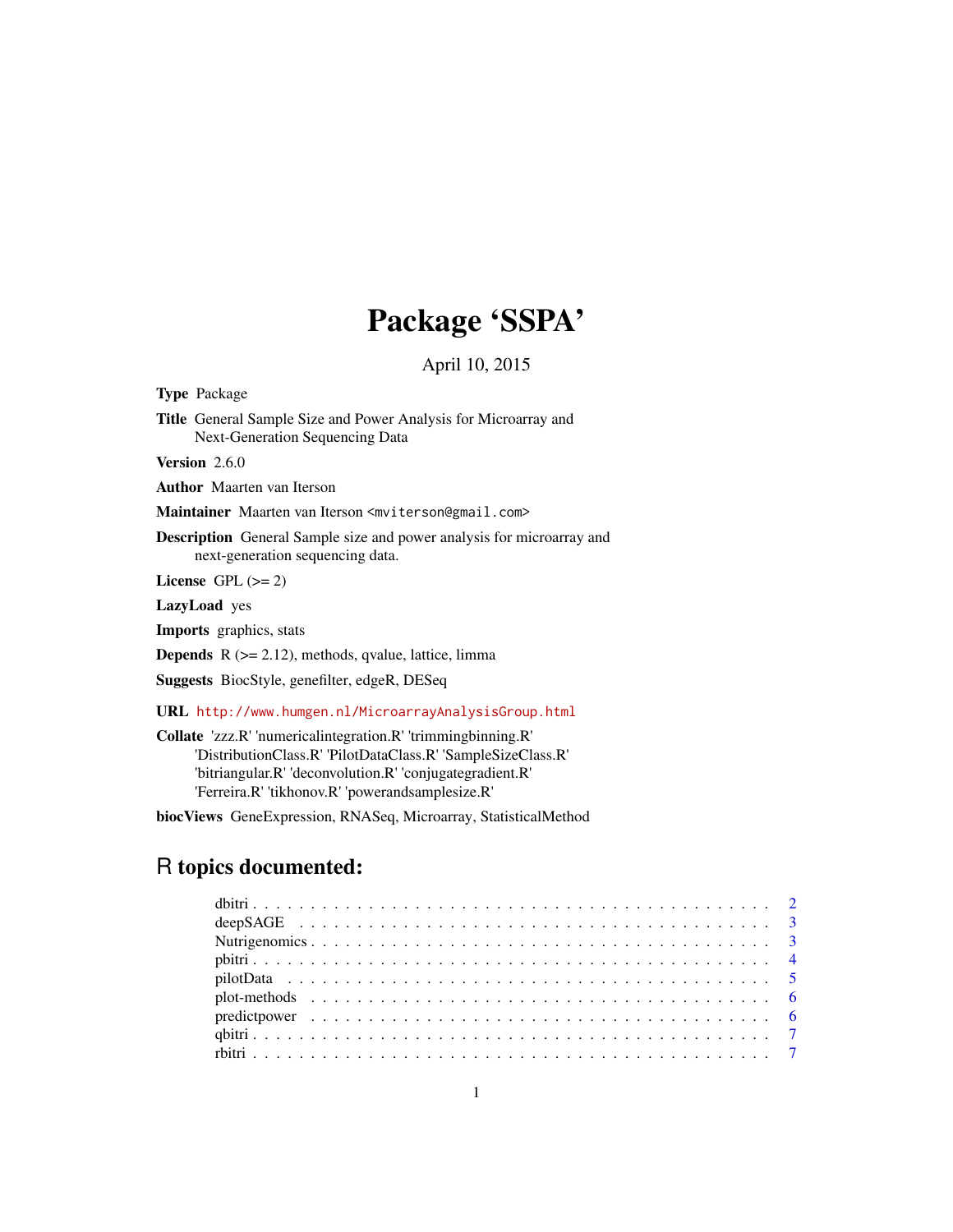#### <span id="page-1-0"></span> $2 \,$  dbitri

| Index |  |  |  |  |  |  |  |  |  |  |  |  |  |  |  |  |  |  | 13 |
|-------|--|--|--|--|--|--|--|--|--|--|--|--|--|--|--|--|--|--|----|
|       |  |  |  |  |  |  |  |  |  |  |  |  |  |  |  |  |  |  |    |
|       |  |  |  |  |  |  |  |  |  |  |  |  |  |  |  |  |  |  |    |
|       |  |  |  |  |  |  |  |  |  |  |  |  |  |  |  |  |  |  |    |
|       |  |  |  |  |  |  |  |  |  |  |  |  |  |  |  |  |  |  |    |

dbitri *Density function for a bi-triangular random variable.*

# Description

Density function for a bi-triangular random variable.

# Usage

dbitri(x,  $a = \log(1.2)$ ,  $b = \log(4)$ ,  $m = \log(2)$ )

# Arguments

| $\mathsf{x}$ | vector                                                            |
|--------------|-------------------------------------------------------------------|
| a            | location of point  Default $a = log2(1.2)$ .                      |
| b            | location of point  Default $b = log2(4)$ .                        |
| m            | location of the midpoint of the triangle. Default $m = log2(2)$ . |

# Details

For more details see M. Langaas et al. JRSS B 2005.

# Value

Gives the density function.

# Author(s)

Maarten van Iterson

# Examples

curve(dbitri, -4, 4)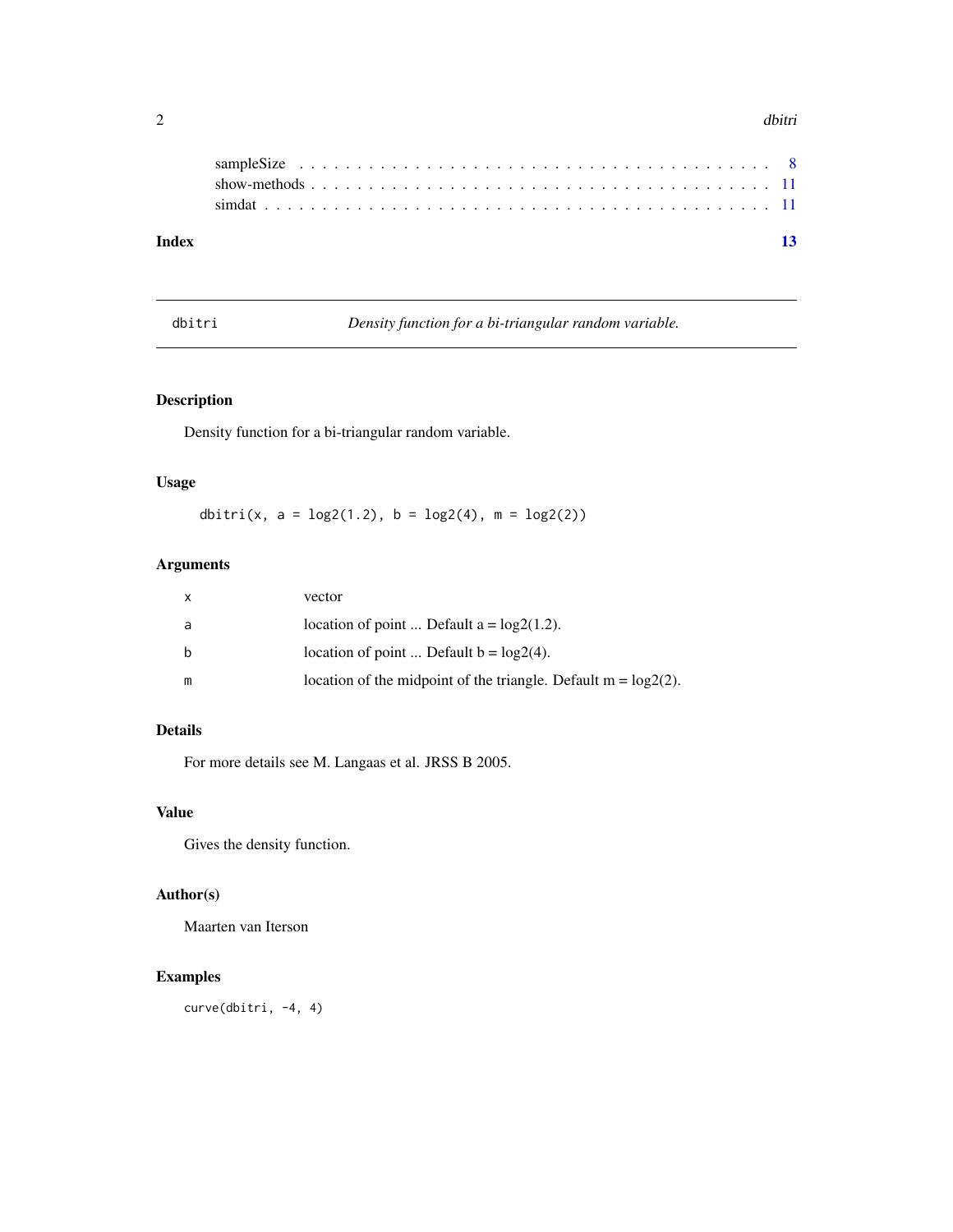<span id="page-2-0"></span>

# Description

follow

#### Usage

data(deepSAGE)

# Format

A vector of 44882 test statistics.

Vector of test statistics obtained by performing a likelihood ratio test using edgeR

### Details

follow

# Source

't Hoen, P.A.C. Ariyurek, Y. Thygesen, H.H. Vreugdenhil, E. Vossen, R.H.A.M. de Menezes, R.X. Boer, J.M. van Ommen, G.B. and den Dunnen, J.T., Deep Sequencing-based Expression analysis shows Major Advances in Robustness, Resolution and Inter-lab Portability over Five Microarray Platforms, Nucleic Acids Research, 2008.

# Examples

```
data(deepSAGE)
str(deepSAGE)
```

| Nutrigenomics |  |
|---------------|--|
|---------------|--|

Test statistics from a Nutrigenomics gene expression profiling experi*ment*

#### Description

There are five sets of test statistics each represents a different compound and exposure time. Test statistics were obtained by using an empirical Bayes linear model.

#### Usage

data(Nutrigenomics)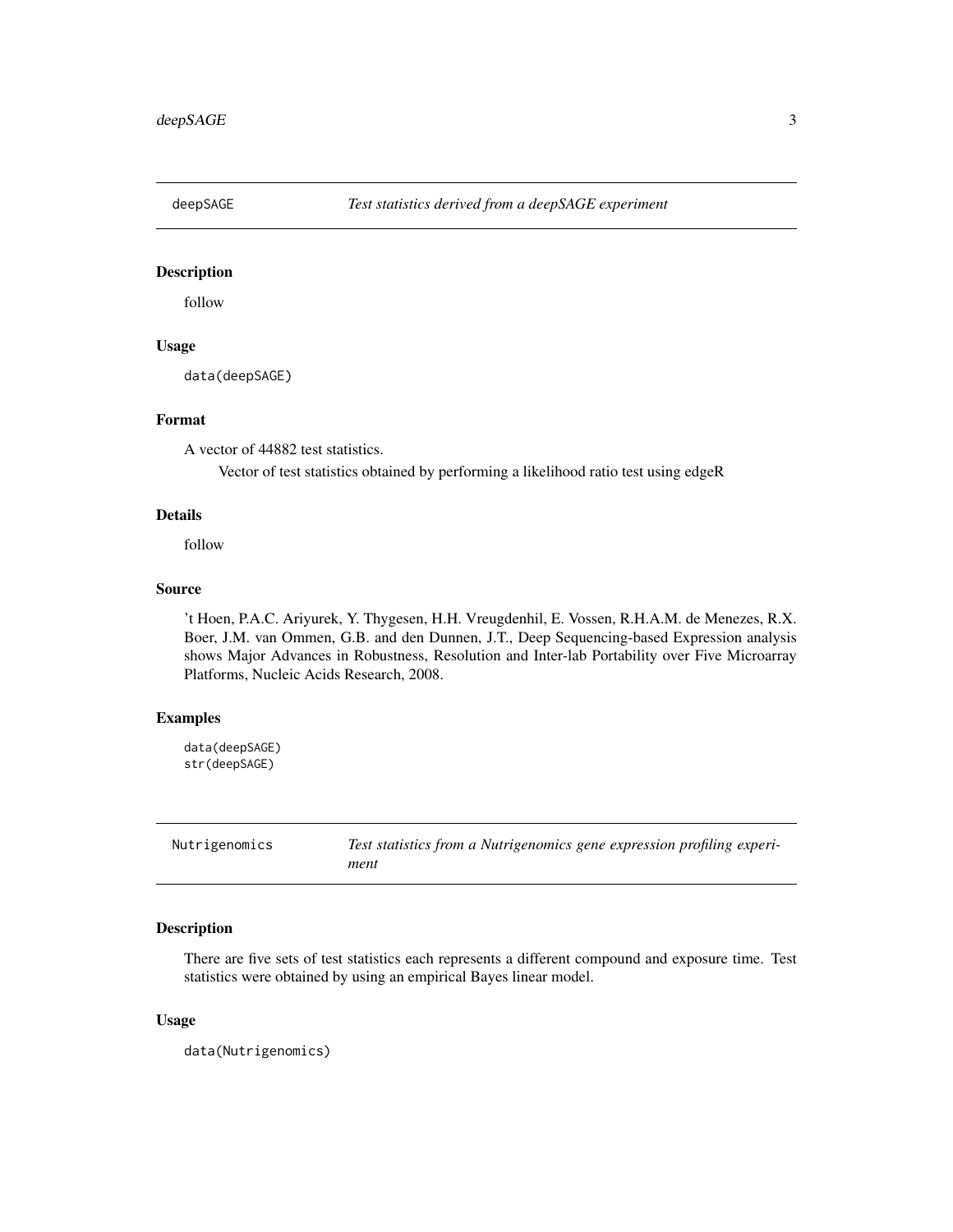#### <span id="page-3-0"></span>Format

A data frame with 16539 test statistics for five experiments.

First row indicates the effective sample size of the experiment. Column names refer to the compound and exposure time (see details).

# Details

In this experiment the outcome of specific PPAR-alpha activation on murine small intestinal gene expression was examined using Affymetrix GeneChip Mouse 430 2.0 arrays. PPAR-alpha was activated by several PPAR-alpha-agonists that differed in activating potency. In this paper the data of three agonists were used, namely Wy14,643, fenofibrate and trilinolenin (C18:3). The first two compounds belong to the fibrate class of drugs that are widely prescribed to treat dyslipidemia, whereas trilinolenin is an agonist frequently found in the human diet. For intestinal PPAR-alpha, Wy14,643 is the most potent agonist followed by C18:3 and fenofibrate. Since time of exposure also affects the effect size, intestines were collected 6 hrs (all three agonists) or 5 days (Wy14,643 and fenofibrate only) after exposure.

#### Source

van Iterson, M. 't Hoen, P.A.C. Pedotti, P. Hooiveld, G.J.E.J. den Dunnen, J.T. van Ommen, G.J.B. Boer, J.M. Menezes, R.X., Relative power and sample size analysis on gene expression profiling data, BMC Genomics, (2009).

#### Examples

data(Nutrigenomics) str(Nutrigenomics)

pbitri *Distribution function for a bi-triangular random variable.*

#### Description

Distribution function for a bi-triangular random variable.

#### Usage

pbitri(q,  $a = \log(1.2)$ ,  $b = \log(4)$ ,  $m = \log(2)$ )

#### Arguments

| a | vector of quantiles.                                              |
|---|-------------------------------------------------------------------|
| a | location of point,  Default $a = log2(1.2)$ .                     |
| b | location of point,  Default $b = log2(4)$ .                       |
| m | location of the midpoint of the triangle. Default $m = log2(2)$ . |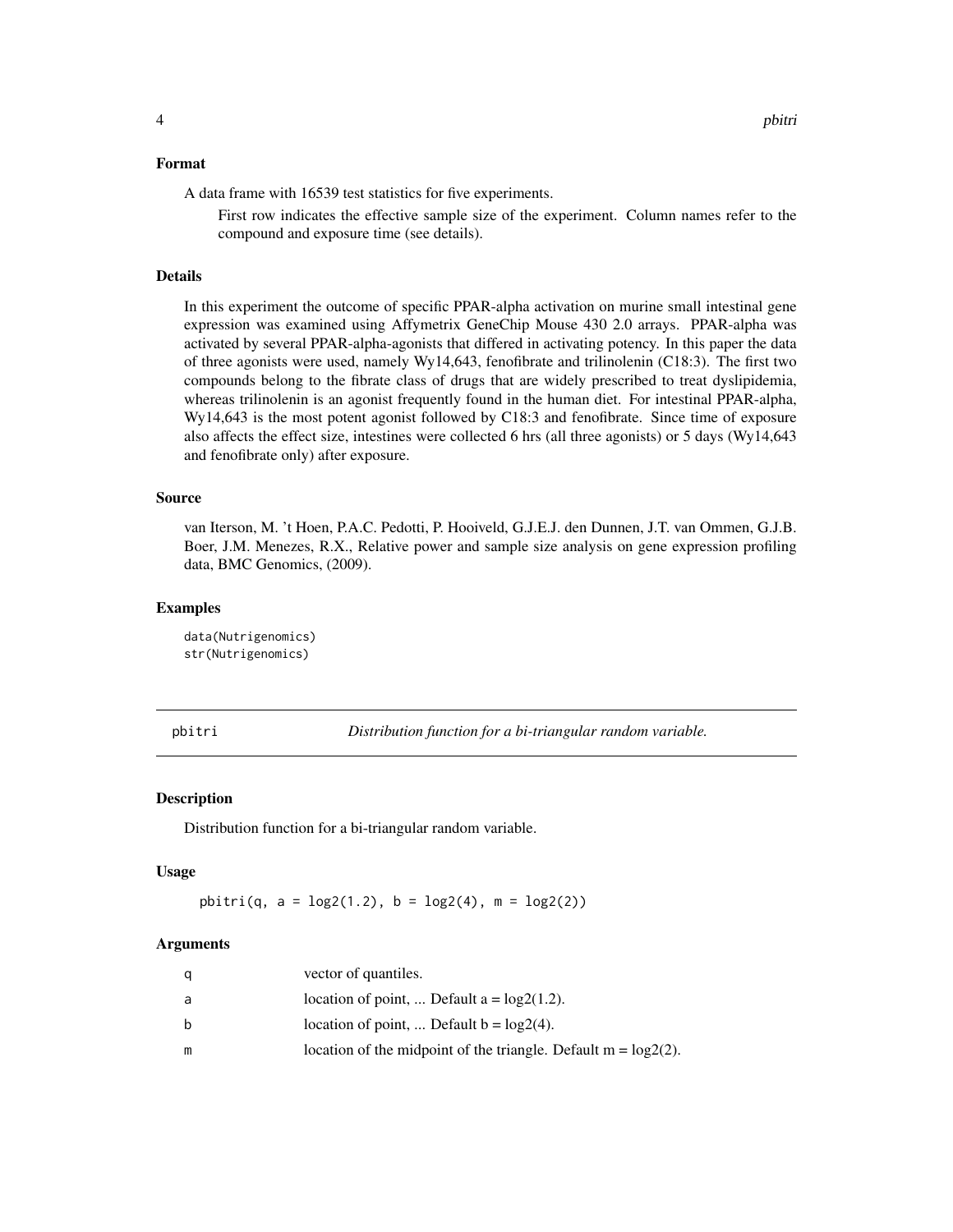#### <span id="page-4-0"></span>pilotData 5

# Details

For more details see M. Langaas et al. JRSS B 2005.

# Value

Gives the distribution function.

# Author(s)

Maarten van Iterson

# Examples

curve(pbitri, -4, 4)

#### pilotData *User friendly interface to class "PilotData"*

#### Description

User friendly interface to class "PilotData"

#### Usage

```
pilotData(statistics = NULL, samplesize = NULL,
  distribution = c("norm", "t", "f", "chisq"), ...
```
# Arguments

| statistics   | vector of test statistics                                                                                             |
|--------------|-----------------------------------------------------------------------------------------------------------------------|
| samplesize   | total sample size of the pilot-data or effective sample size in two-group case (see<br>Details for more information). |
| distribution | type of the null/alternative distribution, one of 'norm', 't', 'f' or 'chisq'                                         |
| .            | additional arguments for the distribution like degrees of freedom                                                     |

# Details

In the two-group case the effective sample size is defined as the square-root of the inverse of 1/n1 + 1/n2.

# Value

object of class "PilotData"

# Author(s)

Maarten van Iterson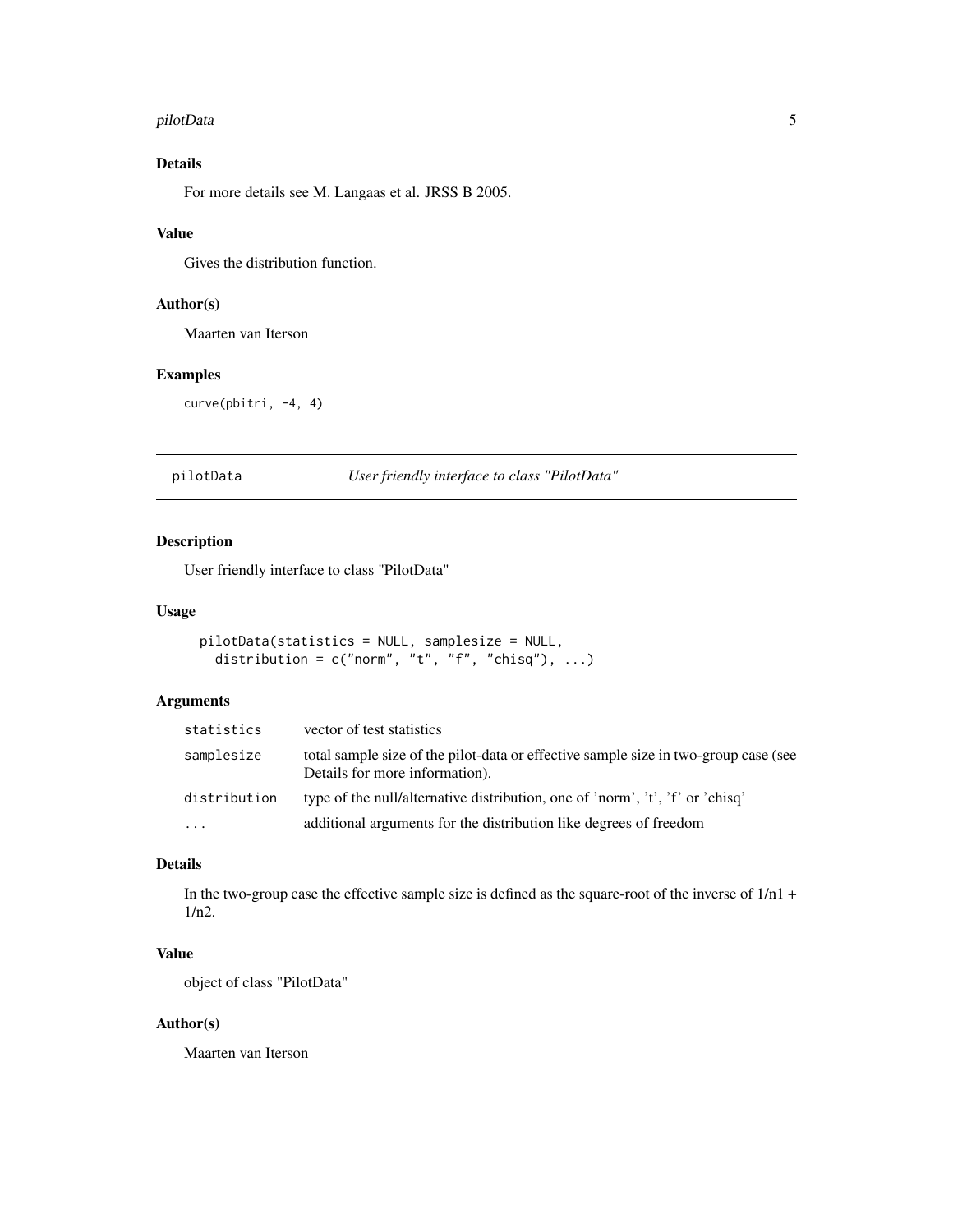#### Examples

```
pd <- pilotData(statistics=rnorm(100), samplesize=10, distribution="norm")
pd
plot(pd)
```
plot-methods *Methods for Function* plot *in Package* SSPA

# Description

Plot function for objects of class PilotData and SampleSize

# Methods

```
signature(x = "PilotData") Diagonstic plots of the PilotData.
signature(x = "SampleSize") Plot the estimated density of effect sizes.
```
predictpower *Predict power for given vector of sample sizes*

# Description

Predict power for given vector of sample sizes

# Usage

predictpower(object, samplesizes, alpha = 0.1, verbose = FALSE, plot = FALSE)

#### Arguments

| object      | of class 'SampleSize'         |
|-------------|-------------------------------|
| samplesizes | vector of total sample sizes. |
| alpha       | FDR.                          |
| verbose     | <b>TRUE/FALSE</b>             |
| plot        | <b>TRUE/FALSE</b>             |

#### Details

details follow.

# Value

predicted power.

### Author(s)

Maarten van Iterson

<span id="page-5-0"></span>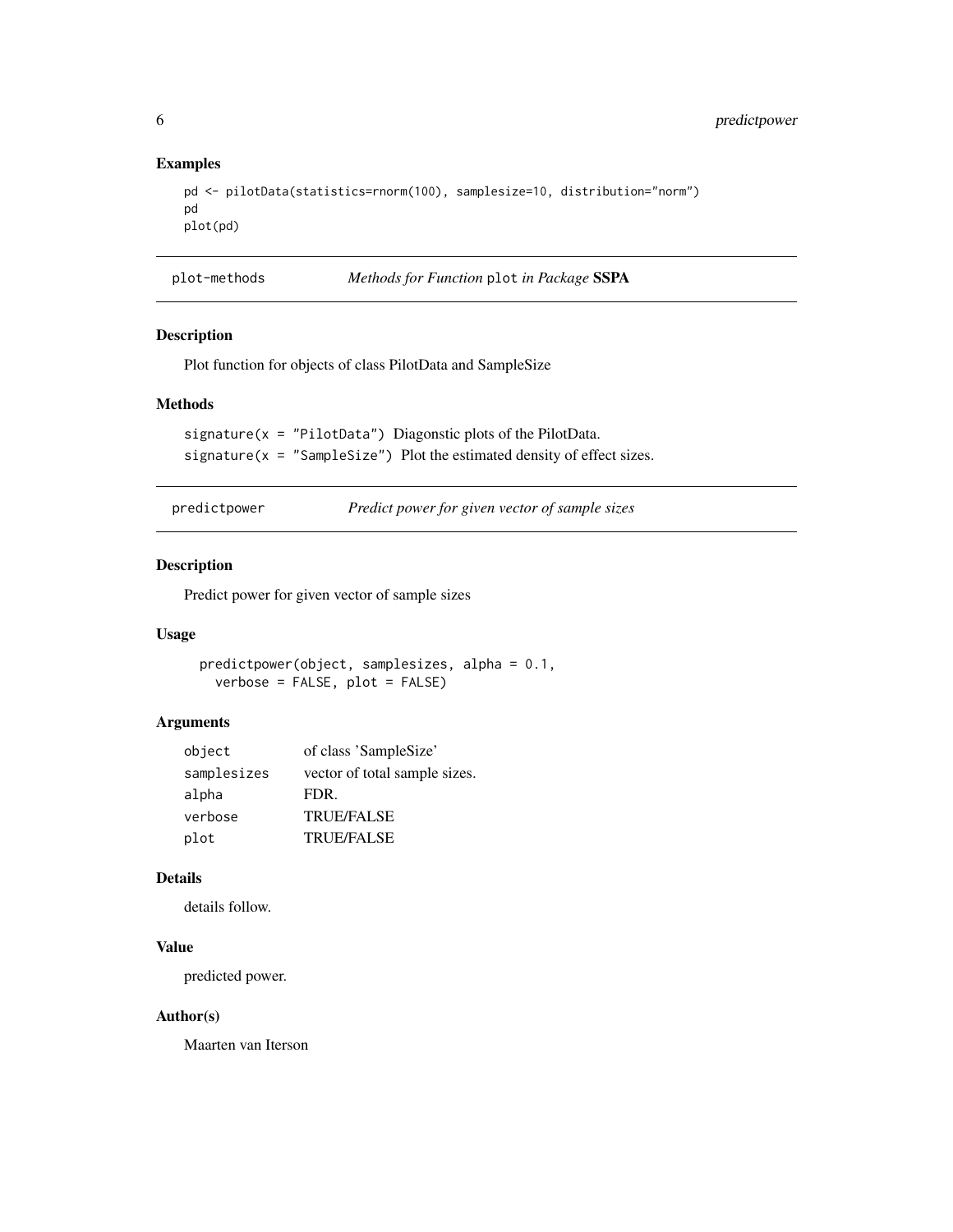<span id="page-6-0"></span>

# Description

Quantile function for a bi-triangular random variable.

# Usage

qbitri(p,  $a = \log(1.2)$ ,  $b = \log(4)$ ,  $m = \log(2)$ )

#### Arguments

| p | vector of probabilities.                                            |
|---|---------------------------------------------------------------------|
| a | location of point,  Default $a = log2(1.2)$ .                       |
| b | location of point,  Default $b = log2(4)$ .                         |
| m | location of the midpoint of the triangle. Default $m = log(2(2))$ . |

# Details

For more details see M. Langaas et al. JRSS B 2005.

# Value

Gives the quantile function.

# Author(s)

Maarten van Iterson

# Examples

curve(qbitri, 0, 1)

| rbitri | Random generation of bitriangular distributed values. |  |
|--------|-------------------------------------------------------|--|
|--------|-------------------------------------------------------|--|

# Description

Random generation of bitriangular distributed values.

# Usage

 $rbitri(n, a = log2(1.2), b = log2(4), m = log2(2))$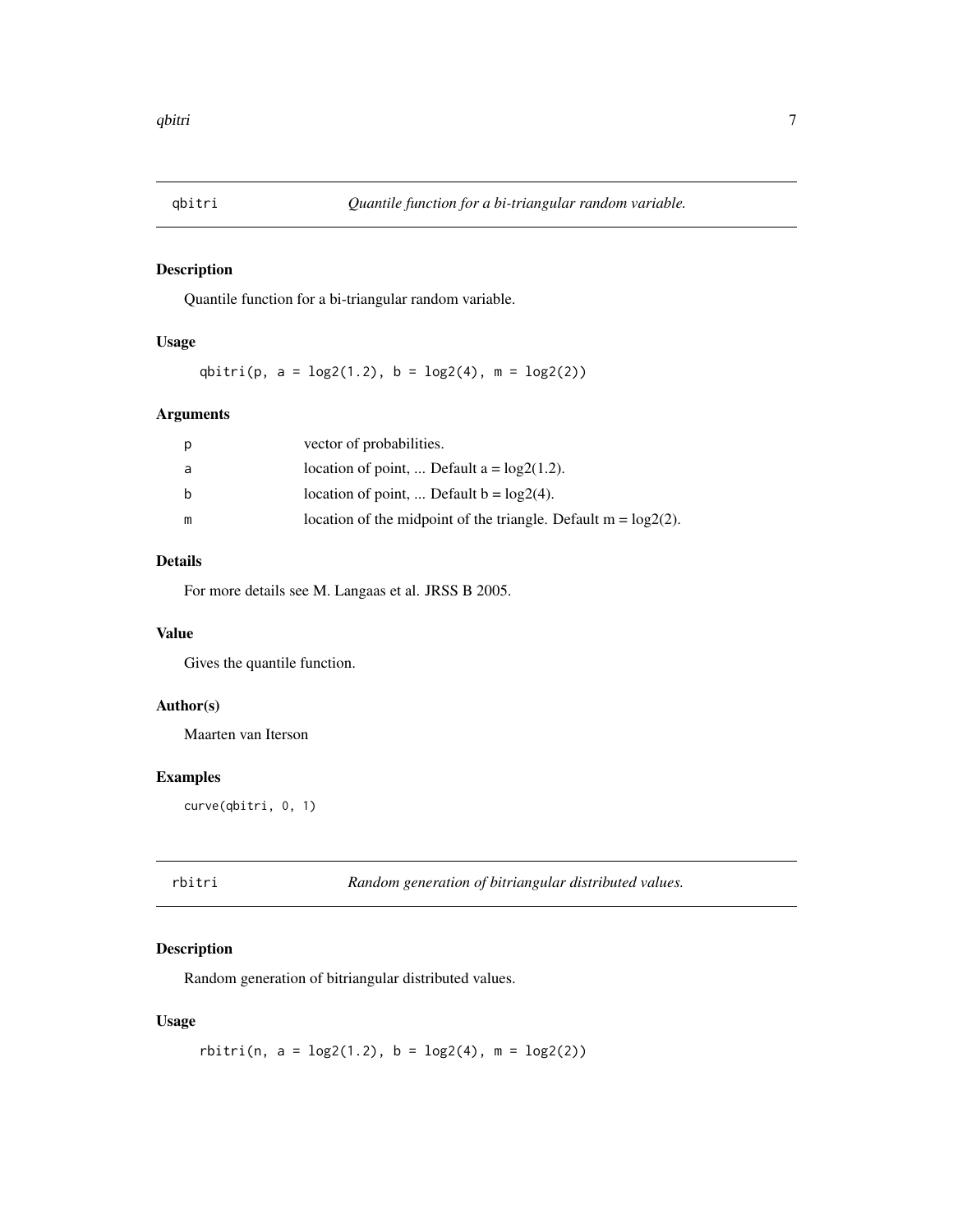# <span id="page-7-0"></span>Arguments

| n  | number of observations.                                           |
|----|-------------------------------------------------------------------|
| -a | location of point,  Default $a = log2(1.2)$ .                     |
| b  | location of point,  Default $b = log2(4)$ .                       |
| m  | location of the midpoint of the triangle. Default $m = log2(2)$ . |

# Details

For more details see M. Langaas et al. JRSS B 2005.

# Value

Generates random deviates.

#### Author(s)

Maarten van Iterson

# Examples

```
hist(rbitri(100), freq=FALSE)
curve(dbitri, add=TRUE)
```

```
sampleSize User friendly interface to class 'SampleSize'
```
# Description

User friendly interface to class "SampleSize"

#### Usage

```
sampleSize(PilotData,
 method = c("deconv", "congrad", "tikhonov", "ferreira"),
 control = list(from = -6, to = 6, resolution = 2^9))
```
# Arguments

| PilotData | object of class 'PilotData'.                                                                |
|-----------|---------------------------------------------------------------------------------------------|
| method    | estimation method one of 'deconv', 'congrad', 'tikhonov' or 'ferreira'. See 'De-<br>tails'. |
| control   | A list of control parameters. See 'Details'.                                                |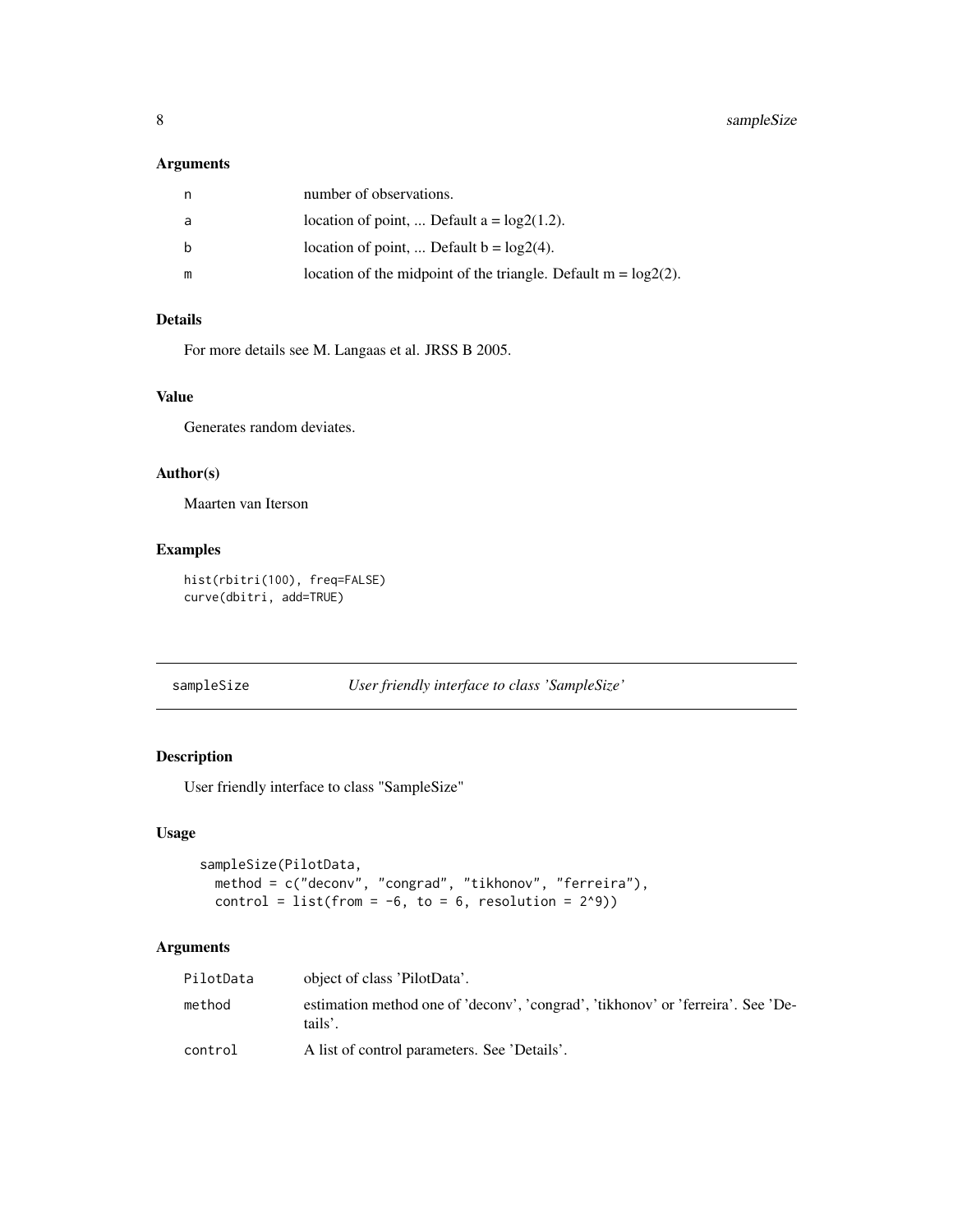# sampleSize 9

# Details

The default method is 'deconv' which is an kernel deconvolution density estimator implementated using [fft](#page-0-0). The 'nncg' is a nonnegative conjugate gradient algorithm based on R's implementation see [optim](#page-0-0). 'tikonov' implements ridge-regression with optimal penalty selection using the L-curve approach. Higher order penalties are possible as well using a transformation to standard form (see Hansen).

The 'control' argument is a list that can supply any of the following components. Per method logical checks are performed.

- deconv:
	- method:'deconv', 'ferreira'
	- pi0Method:the pi0 estimation method one of 'Langaas', 'Storey', 'Ferreira', 'Userdefined'
	- $-$  pi0:if method  $=$  'ferreira' grid pi0-value need to be suppled e.g. seq(0.1, 0.99, 0.01)
	- adjust:Default TRUE, adjust pi0 esitmate if density of effect size is somewhere negative.
	- a:Adjust pi0 better approach suggested by Efron. Symmetric range around zero of size 0.5.
	- bandwith:Default NULL uses 1/sqrt(log(length(statistics)))
	- kernel:Either 'fan', 'wand', 'sinc' kernels can be used.
	- from:Density of effect sizes should be estimated from = -6
	- $-$  to: to  $= 6$
	- resolution:Density of effect sizes should be estimated on 2^9 points.
	- verbose:Default FALSE if TRUE additional information is printed to the console.
- congrad:
	- integration:'midpoint', 'trapezoidal', 'simpson'
	- scale:'pdfstat', 'cdfstat', 'cdfpval'
	- trim:0.01, 0.99
	- symmetric:TRUE
	- bin:'epdf', 'ecdf'
	- from:-6
	- to:6
	- resolution:500
	- verbose:Default FALSE if TRUE additional information is printed to the console.
- tikhonov:
	- integration:'midpoint', 'trapezoidal', 'simpson'
	- scale:'pdfstat', 'cdfstat', 'cdfpval'
	- trim:0.01, 0.99
	- symmetric:TRUE
	- bin:'epdf', 'ecdf'
	- from:-6
	- $-$  to:6
	- resolution:500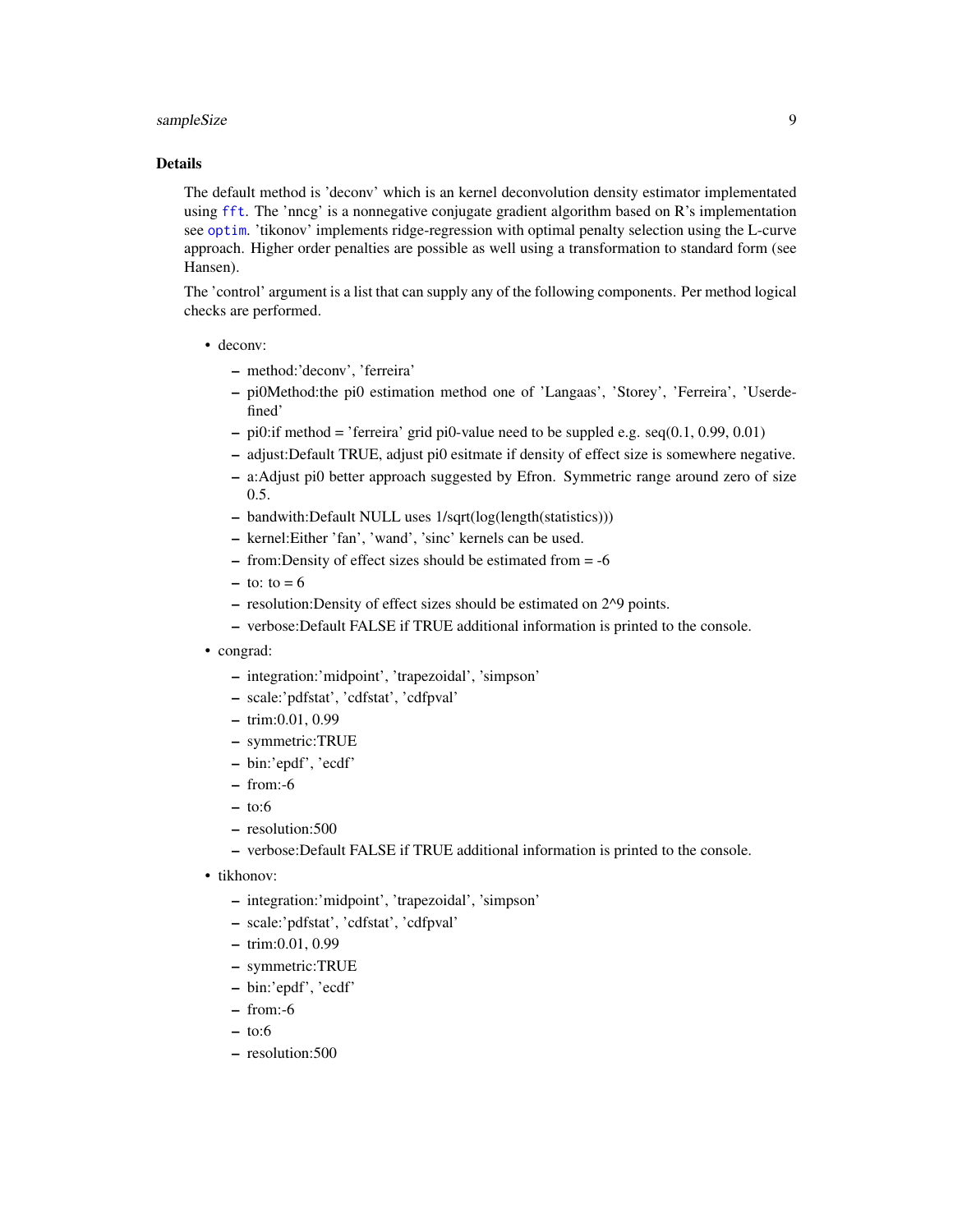- method:'lcurve', 'gcv', 'aic'
- log:TRUE
- penalty:0
- $-$  lambda:10^seq(-10, 10, length=100)
- verbose:Default FALSE if TRUE additional information is printed to the console.
- 'ferreira:'not yet implemeneted

# Value

object of class SampleSize.

#### Author(s)

Maarten van Iterson

#### References

van Iterson, M., P. 't Hoen, P. Pedotti, G. Hooiveld, J. den Dunnen, G. van Ommen, J. Boer, and R. de Menezes (2009): 'Relative power and sample size analysis on gene expression profiling data,' BMC Genomics, 10, 439–449.

Ferreira, J. and A. Zwinderman (2006a): 'Approximate Power and Sample Size Calculations with the Benjamini-Hochberg Method,' The International Journal of Biostatistics, 2, 1.

Ferreira, J. and A. Zwinderman (2006b): 'Approximate Sample Size Calculations with Microarray Data: An Illustration,' Statistical Applications in Genetics and Molecular Biology, 5, 1.

Hansen, P. (2010): Discrete Inverse Problems: Insight and Algorithms, SIAM: Fun- damentals of algorithms series.

Langaas, M., B. Lindqvist, and E. Ferkingstad (2005): 'Estimating the proportion of true null hypotheses, with application to DNA microarray data,' Journal of the Royal Statistical Society Series B, 67, 555–572.

Storey, J. (2003): 'The positive false discovery rate: A bayesian interpretation and the q-value,' Annals of Statistics, 31, 2013–2035.

#### See Also

[optim](#page-0-0)

#### Examples

```
m <- 5000 ##number of genes
J <- 10 ##sample size per group
pi0 <- 0.8 ##proportion of non-differentially expressed genes
m0 <- as.integer(m*pi0)
mu <- rbitri(m - m0, a = \log(1.2), b = \log(4), m = \log(2)) #effect size distribution
data <- simdat(mu, m=m, pi0=pi0, J=J, noise=NULL)
library(genefilter)
stat <- rowttests(data, factor(rep(c(0, 1), each=J)), tstatOnly=TRUE)$statistic
pd <- pilotData(statistics=stat, samplesize=sqrt(J/2), distribution=norm)
ss <- sampleSize(pd, method=deconv)
plot(ss)
```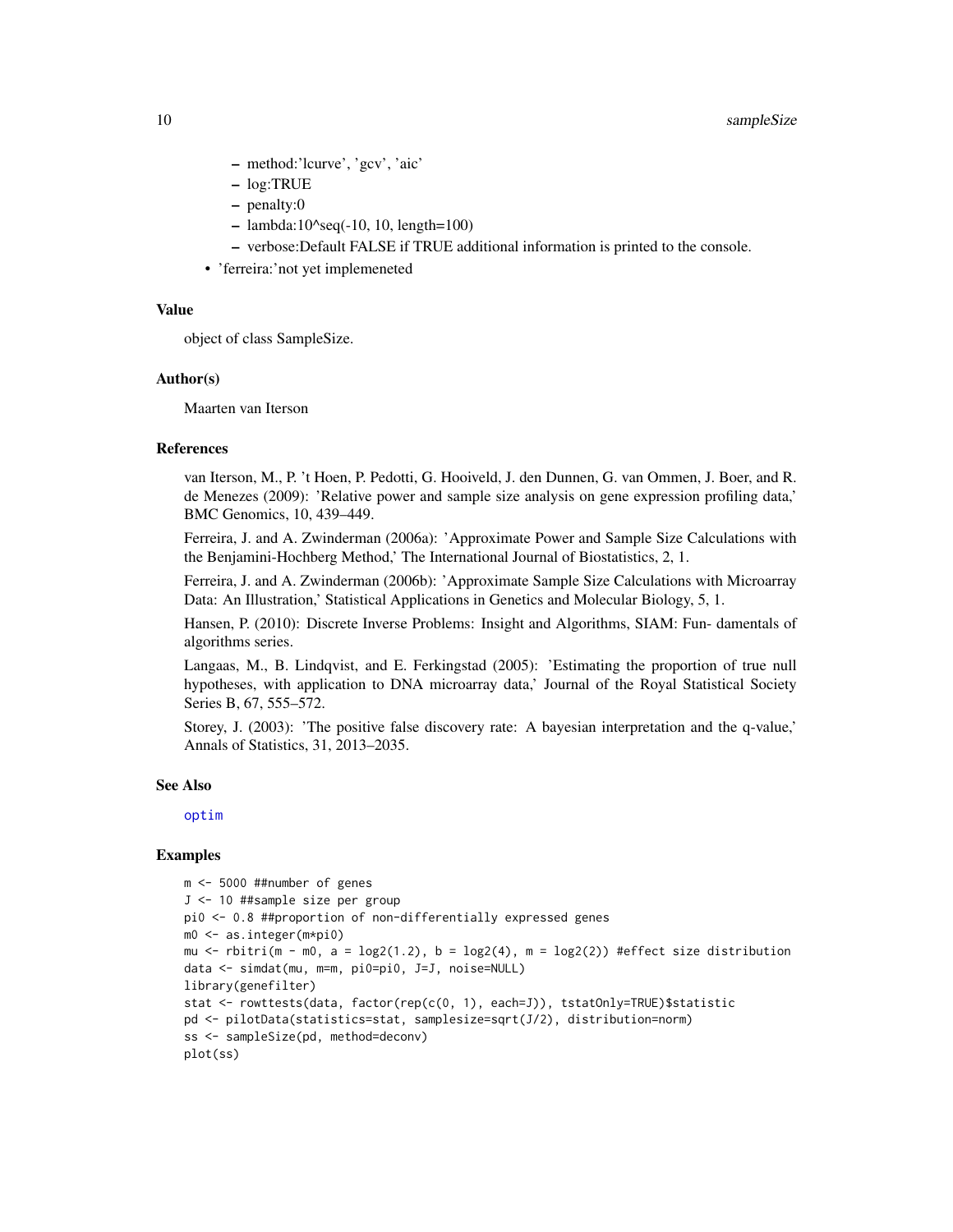<span id="page-10-0"></span>

# Description

Methods for function show in package SSPA

#### Methods

signature(object = "PilotData") Show the content of a PilotData-object in a userfriendly way.

signature(object = "SampleSize") Show the content of a SampleSize-object in a userfriendly way.

| simdat |       |  |  | Generate simulated microarray data using the bitriangular distribu- |  |
|--------|-------|--|--|---------------------------------------------------------------------|--|
|        | tion. |  |  |                                                                     |  |

# Description

Simulated microarray data.

#### Usage

```
simhat(mu, m, pi0, J, nullX = function(x) rnorm(x, 0, 1),nullY = function(x) rnorm(x, 0, 1), noise = 0.01)
```
# Arguments

| mu    | vector of effect sizes drawn from the bitriangular distribution. |
|-------|------------------------------------------------------------------|
| m     | number of features (genes, tags, ).                              |
| pi0   | proportion of nondifferentially expressed features.              |
|       | number of samples per group.                                     |
| nullX | the distribution of nondifferentially expressed features.        |
| nullY | the distribution of nondifferentially expressed features.        |
| noise | standard deviation of the additive noise.                        |

# Details

details follow

# Value

Matrix of size m x (2J), containing the simulated values.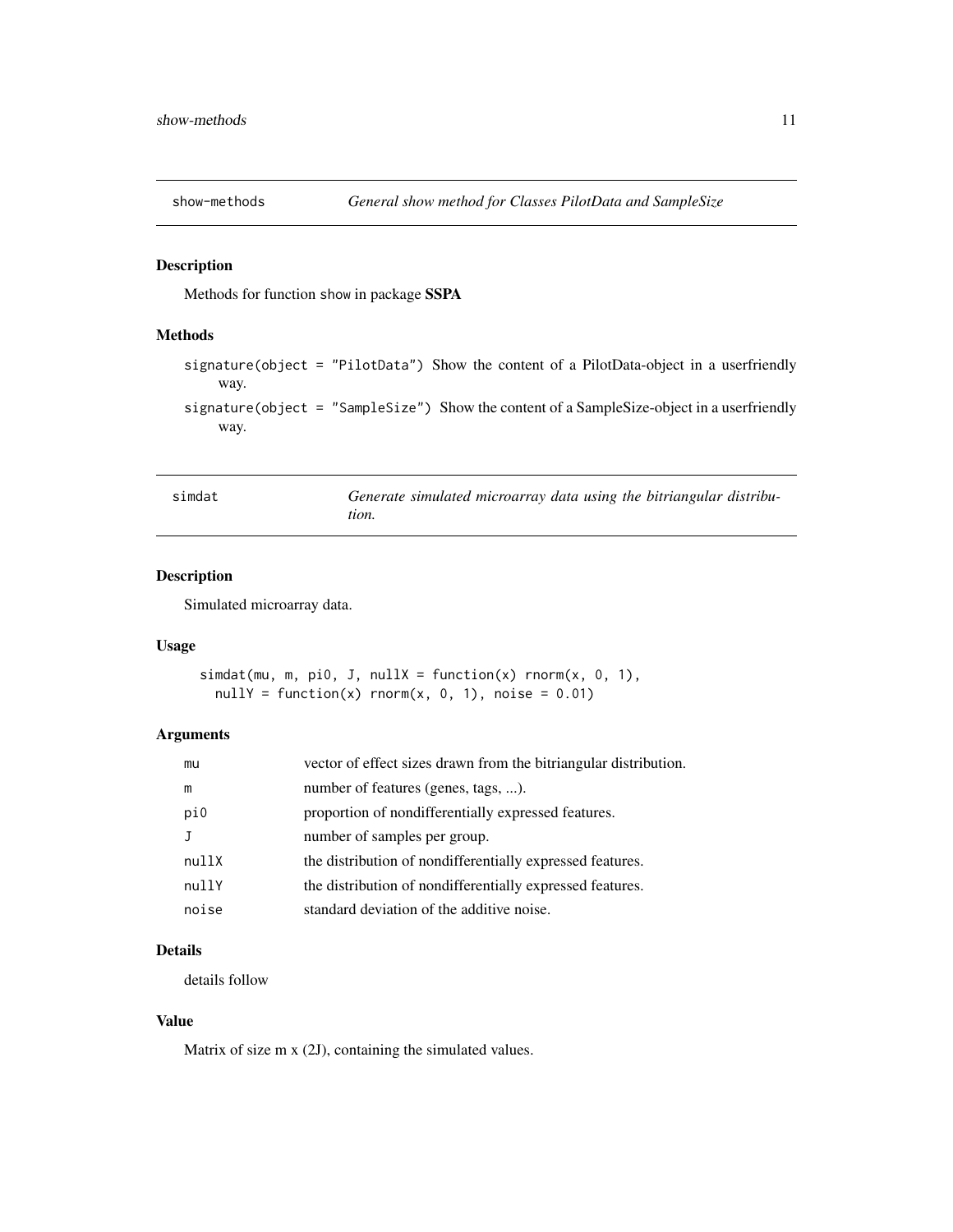12 simulation of the state of the state of the state of the state of the state of the state of the state of the state of the state of the state of the state of the state of the state of the state of the state of the state

# Author(s)

Maarten van Iterson

# Examples

##generate two-group microarray data m <- 5000 ##number of genes J <- 10 ##sample size per group pi0 <- 0.8 ##proportion of non-differentially expressed genes m0 <- as.integer(m\*pi0) mu <- rbitri(m - m0, a =  $\log(1.2)$ , b =  $\log(4)$ , m =  $\log(2)$ ) #effect size distribution data <- simdat(mu, m=m, pi0=pi0, J=J, noise=0.01)